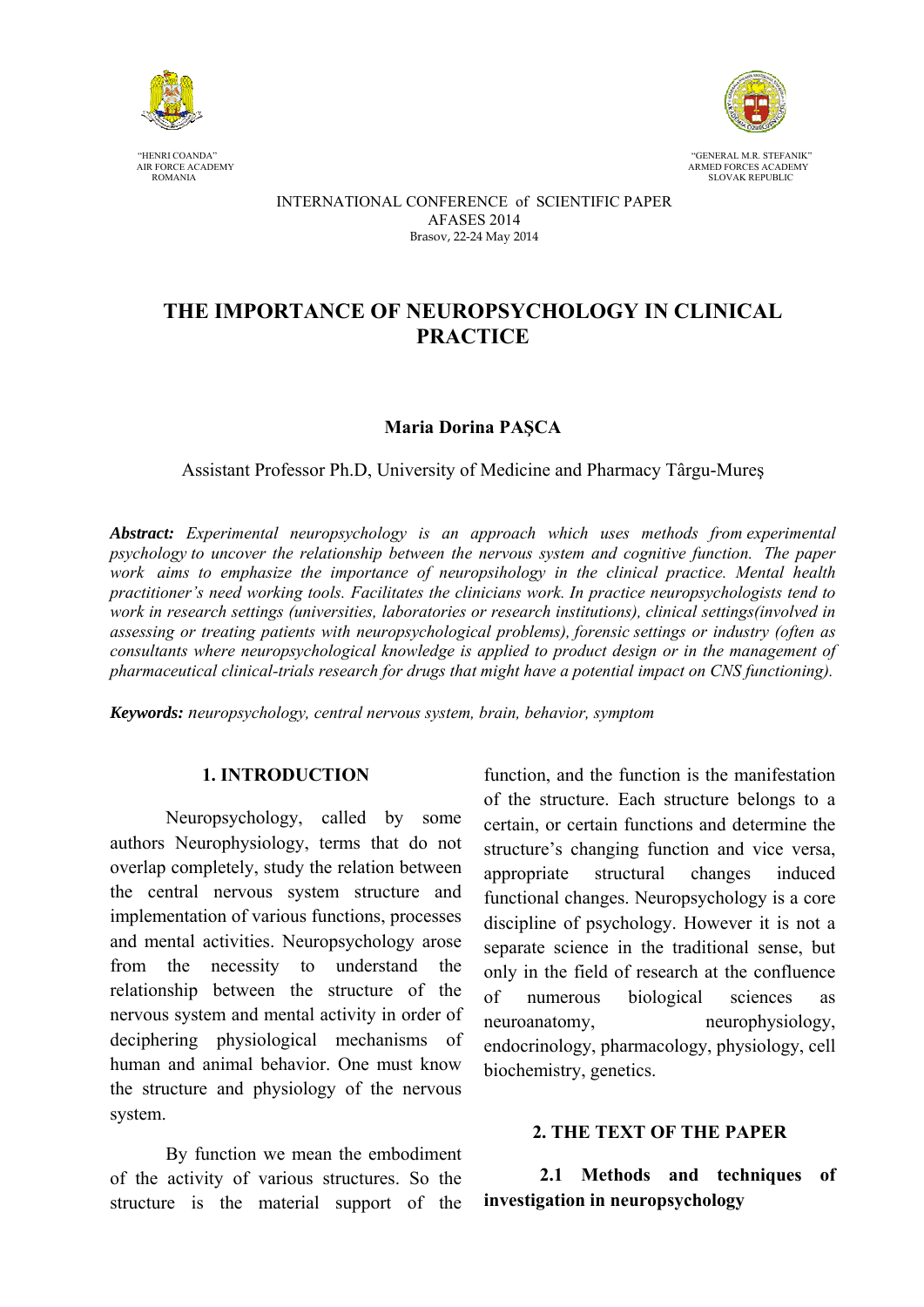To investigate the relationship between the psyche and brain, there are three major categories of methods: physiological, anatomical and psychological. In this context we are interested basically in psychological methods. Neuropsychological investigation should not be limited to neurological investigation methods, but must involve psychological ones.

The great complexity of human psychic system required the development of a wide variety of research methods and procedures. Among these, four appear to be essential for neuropsychological investigation: activity products analysis method, the method tests and laboratory experimental methods, genetic and comparative method.

Activity products analysis method is used for knowing the motivations, interests and creative availability of the person. The method has been introduced in neuropsychological to determine the general mental development, in order to distinguish between abnormality and normality and a more efficient professional and orientational selection. The test can be used both as a diagnostic tool and as a research tool . A problem with the tests is their huge number (estimated 10,000), which leads to difficulties in the selection and interpretation (eg, general intelligence test Binet-Simon test aperceptiv theme (TAT) Rorsarch, 16-PF (Cattell) Eysenck test, etc.). Laboratory and experimental method involves a rigorous control of the independent variable and the conditions for the experiment (method widely studied during experimental psychology).

Important is that the transition from one stage to another in terms of psychobehavioral development is supported and linked to the transition from a lower to a higher level in the structural-functional organization of the brain (eg, myelination).

The logical-mathematical method, the logical-formal method and Cybernetics are used in situations where we intend to shape a particular psychological process.

We can say that it is well known that psychological determinism of diseases can reach up to a 50%. On the other hand, it is believed that about 65% of diseases have a purely psychosomatic basis.

It is also known that there is a close relationship between the immune system and mental health. The effect of positive or negative emotions on the body's resistance to disease is known from ancient times. In a different compartment of the hormone and neurotransmitter research brought new data regarding the role of these substances in behavioral adjustment. It is known that different brain regions deliver substances that annihilate pain, substances that are often more effective than morphine.

# **2.2 Cerebral hemispheres**

Are directly involved in the construction of psychological mechanisms and processes.

The frontal lobe is involved directly in the mechanisms of affective behaviors. Affective disorders are known in frontal lobe lesions. Also in the same injury can occur irritability, drowsiness, lack of initiative, along discrete personality disorder. We are talking also of mood and character disorders consisting in increasing affective tone with euphoria and eroticism, alternating with phases of melancholy not least with psychopathic type reactions. Disorders relates activity the external physical activities and mental manifestations. There is a gap between the patient and the outside world, the poverty of relationships and the absence of reactions to external events. Add apathy, indifference to pain, akinetic mutism and can lead to coma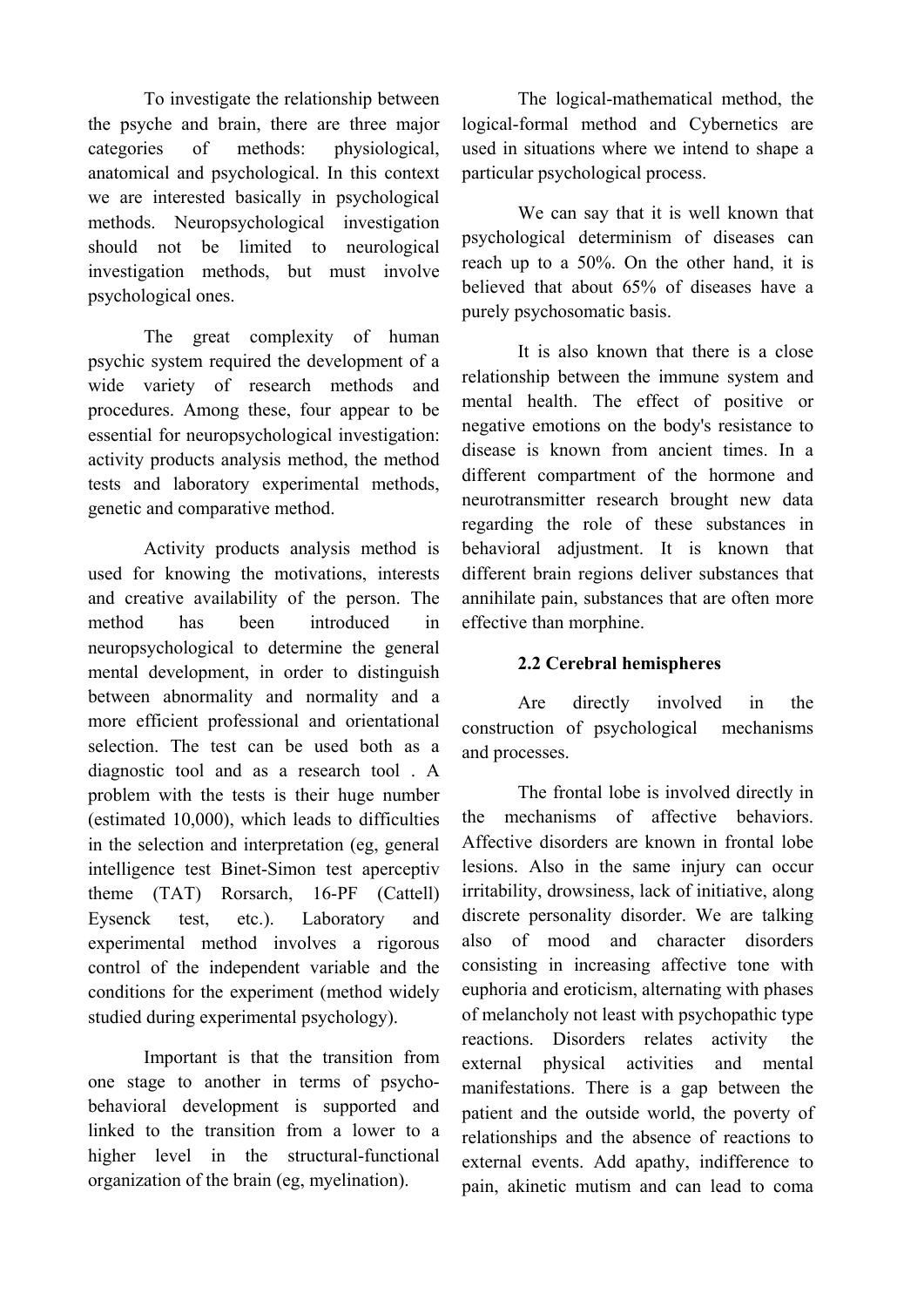



 "HENRI COANDA" "GENERAL M.R. STEFANIK" ARMED FORCES ACADEMY ARMED FORCES ACADEMY ARMED FORCES ACADEMY ARMED FORCES ACADEMY ROMANIA SLOVAK REPUBLIC

#### INTERNATIONAL CONFERENCE of SCIENTIFIC PAPER AFASES 2014 Brasov, 22-24 May 2014

and death. Intellectual Disorders relates, involving attention and memory. Can range from confusion, disorientation temporo-spatial state of perplexity to dementia.

The parietal lobe is in relation to the functions of proximity and gnosis, the body schema and language. In parietal lobe lesions appear three types of disorders: praxis disorders, ideomotor apraxia, dressing apraxia. Perception disorders of own body size and posture. Language disorders - leading to sensory aphasia.

The temporal lobe is in relation to memory, consciousness and emotionalaffective life. Can be observed feelings of sadness, fear of death, feeling of loneliness, anger and violence, personality changes, somnolence, catalepsy, amnesia and partial breaking of reality.

 The occipital lobe is in functional relationship with the perception of time and movements, the visual space, memory and mood disorders.

# **2.3 Adjusting emotionally affective behavior**

It is known that physiological expression of emotion depends in part by the sympathetic and parasympathetic autonomic nervous system and that the hypothalamus is one of the main centers that integrates the peripheral autonomic system in the complex activity accompanying somatic emotional expression. Anger and fear is the most common behavioral disorders in adults and caused by various diseases of the hypothalamus. Anger is emotional-behavioral expression, caused by the damage of ventromedial hypothalamus. By contrast, the stimulation of the posterior region of the hypothalamus cause reactions of fear and horror. The hypothalamus adjusts the behavior in three ways: coordinates the autonomic and affects endocrine and motor behavior component, generate appropriate behavior to affective state the intensity of each behavioral act.

These conclusions were drawn from experiments on animals. Inhibitory mechanism of behavior is related to the frontal lobes cortex, but the exact pathways are not well established. It is assumed that the hippocampus integrates all motor and endocrine responses involved in emotional behavior, while the telencephalon suppressing emotional responses to inconsistent and insignificant stimuli .Telencephalon is the connection of the hypothalamus with the external world, which allows manipulation of autonomic and endocrine system and appearance of appropriate emotional expressions in response to external conditions.

Excessive or uncontrolled sexual behavior is a rare manifestation, which puts many questions and that may occur in relation to damage of the hypothalamus, limbic system, and the telencephalon. It appears that hypothalamic lesions produce hipersexual behavior associated with excessive anger and desire. Decreased libido is also a common symptom found in the hypothalamus diseases,